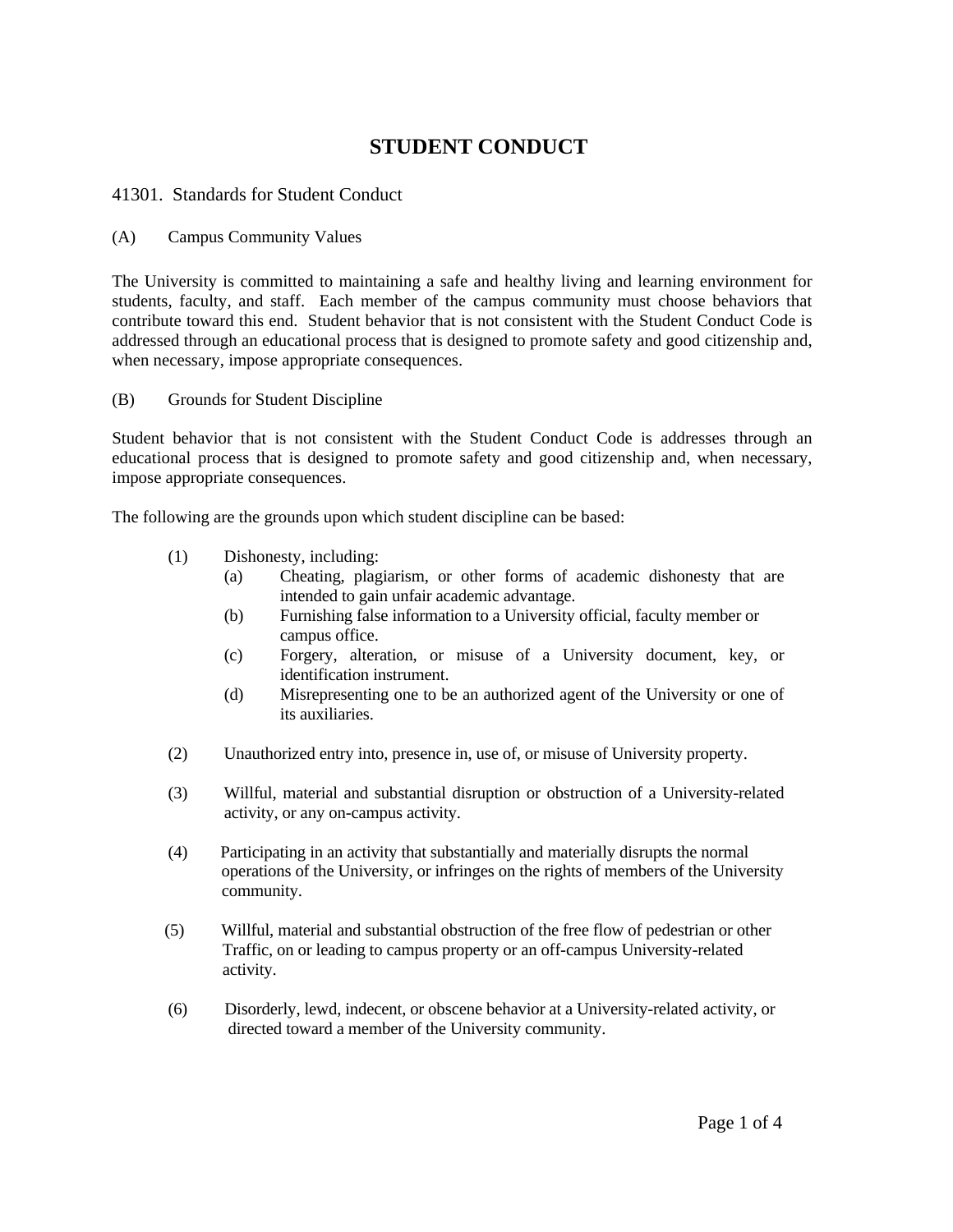- (7) Conduct that threatens or endangers the health or safety of any person within or related to the University community, including physical abuse, threats, intimidation, harassment, or sexual misconduct.
- (8) Hazing, or conspiracy to haze, as defined in Education Code Sections 32050 and 32051: "Hazing" includes any method of initiation or pre-initiation into a student organization, or any pastime or amusement engaged in with respect to such an organization which causes, or is likely to cause, bodily danger, physical harm, or personal degradation or disgrace resulting in physical or mental harm, to any student or other person attending any school, community college, college, university or other educational institution in this state; but the term "hazing" does not include customary athletic events or other similar contests or competitions.

A group of students acting together may be considered a 'student organization' for purposes of this section whether or not they are officially recognized. Neither the express or implied consent of a victim of hazing, nor the lack of active participation while hazing is going on is a defense. Apathy or acquiescence in the presence of hazing is not a neutral act and is also a violation of this section.

- (9) Use, possession, manufacture, or distribution of illegal drugs or drug-related paraphernalia, (except as expressly permitted by law and University regulations) or the misuse of legal pharmaceutical drugs.
- (10) Use, possession, manufacture, or distribution of alcoholic beverages (except as expressly permitted by law and University regulations), or public intoxication while on campus or at a University-related activity.
- (11) Theft of property or services from the University community, or misappropriation of University resources.
- (12) Unauthorized destruction, or damage to University property or other property in the University community.
- (13) Possession or misuse of firearms or guns, replicas, ammunition, explosives, fireworks, knives, other weapons, or dangerous chemicals (without the prior authorization of the campus president) on campus or at a University-related activity.
- (14) Unauthorized recording, dissemination, or publication of academic presentations (including handwritten notes) for a commercial purpose.
- (15) Misuse of computer facilities or resources, including:
	- (a) Unauthorized entry into a file, for any purpose.
	- (b) Unauthorized transfer of a file.
	- (c) Use of another's identification or password.
	- (d) Use of computing facilities, campus network, or other resources to interfere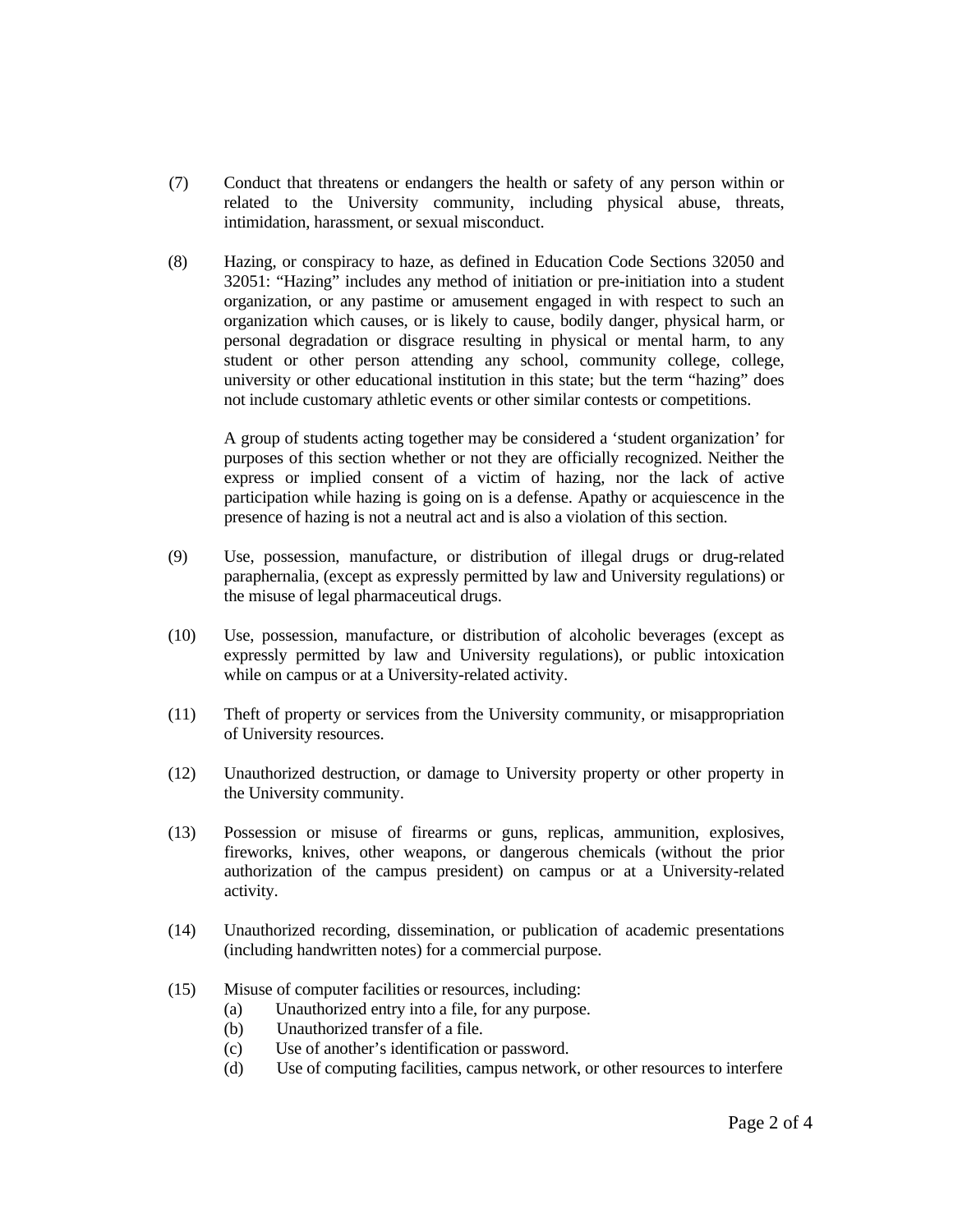with the work of another member of the University community.

- (e) Use of computing facilities and resources to send obscene or intimidating and abusive messages.
- (f) Use of computing facilities and resources to interfere with normal University operations.
- (g) Use of computing facilities and resources in violation of copyright laws.
- (h) Violation of a campus computer use policy.
- (16) Violation of any published University policy, rule, regulation or presidential order.
- (17) Failure to comply with direction of, or interference with, any University official or any public safety officer while acting in the performance of his/her duties.
- (18) Any act chargeable as a violation of a federal, state, or local law that poses a substantial threat to the safety or well-being of members of the University community, to property within the University community or poses a significant threat of disruption or interference with University operations.
- (19) Violation of the Student Conduct Procedures, including:
	- (a) Falsification, distortion, or misrepresentation of information related to a student discipline matter.
	- (b) Disruption or interference with the orderly progress of a student discipline proceeding.
	- (c) Initiation of a student discipline proceeding in bad faith.
	- (d) Attempting to discourage another from participating in the student discipline matter.
	- (e) Attempting to influence the impartiality of any participant in a student discipline matter.
	- (f) Verbal or physical harassment or intimidation of any participant in a student discipline matter.
	- (g) Failure to comply with the sanction(s) imposed under a student discipline proceeding.
- (20) Encouraging, permitting, or assisting another to do any act that could subject him or her to discipline.
- (C) Application of this Code

Sanctions for the conduct listed above can be imposed on applicants, enrolled students, students, between academic terms, graduates awaiting degrees, and students who withdraw from school while a disciplinary matter is pending. Conduct that threatens the safety or security of the campus community, or substantially disrupts the functions or operation of the University is within the jurisdiction of this Article regardless of whether it occurs on or off campus. Nothing in this Code may conflict with Education Code section 66301 that prohibits disciplinary action against students based on behavior protected by the First Amendment.